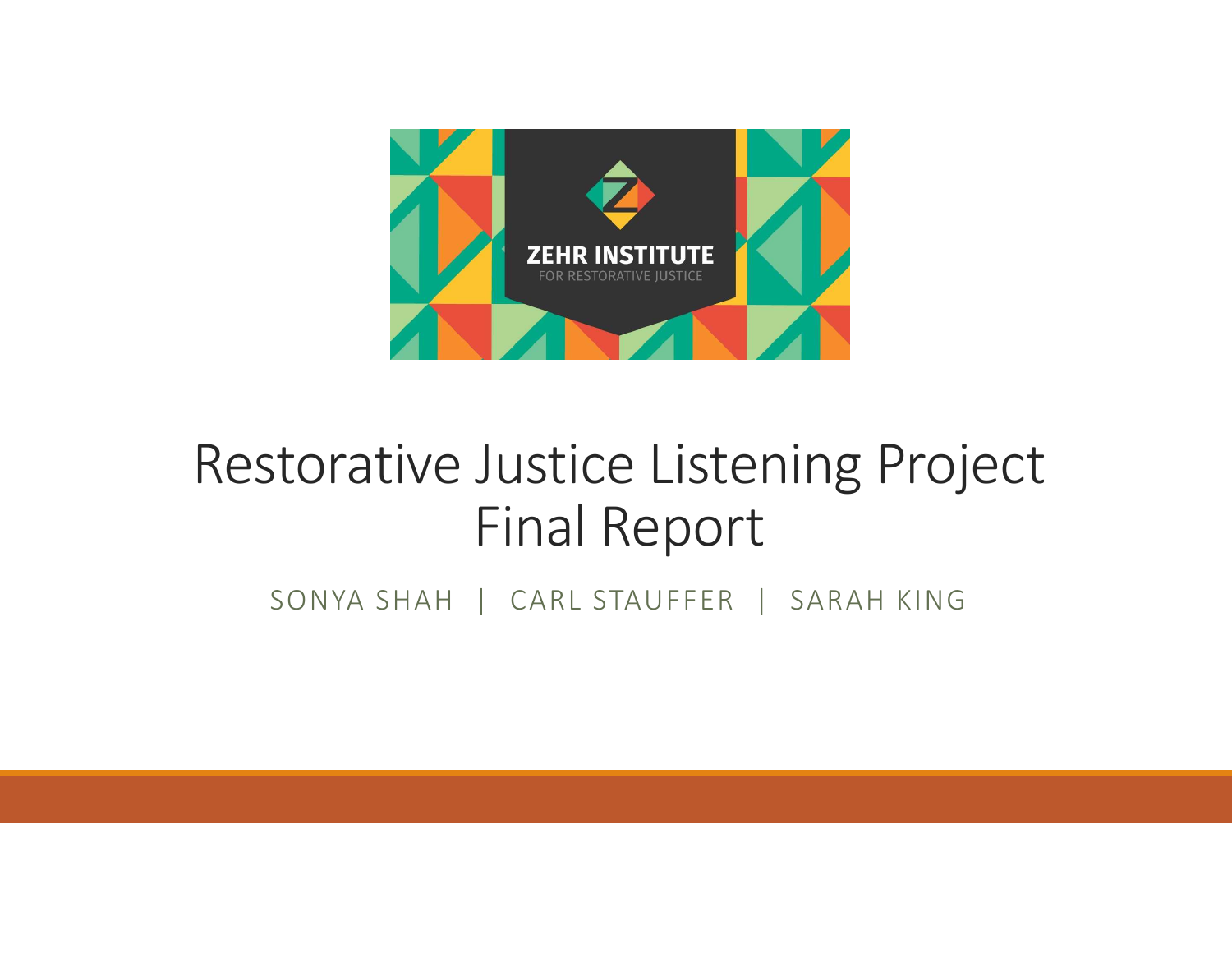# Agenda

Overview**Trends** RecommendationsHistory & LanguagePersonal ReflectionsHow can this report be used?

Report: http://zehr-institute.org/publication/restorative-justice-listening-project/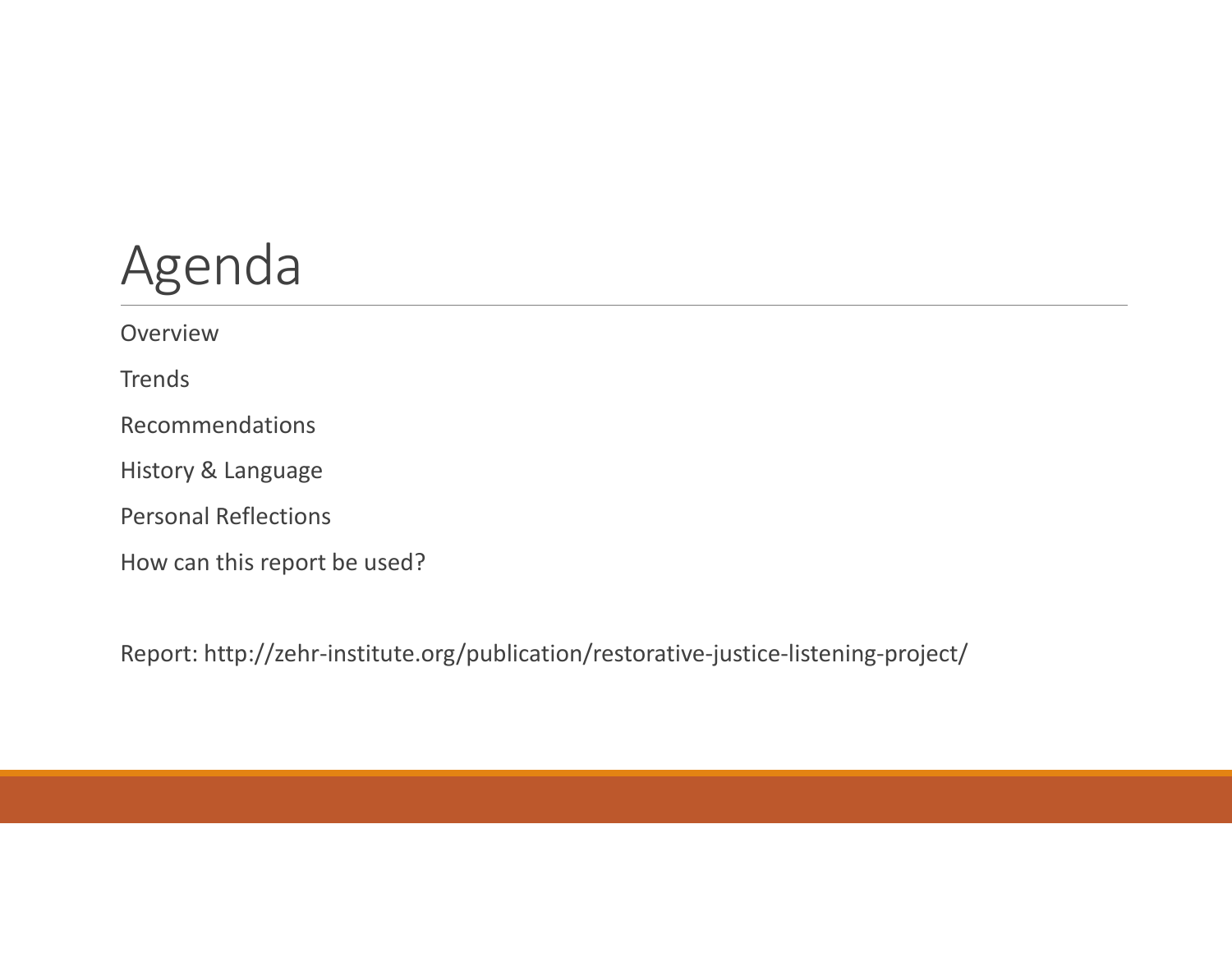#### Overview P. 1-2, 9-16

o Key question:

#### **What is the maximum impact we in the restorative justice movement want to see or can imagine emanating from the movement in the next decade?**

o Site selection:

Minnesota | Maryland | Vancouver, B.C. | Bay Area, CA | Navajo Nation, NM | Virginia

o Methods

o Facilitation

o Survey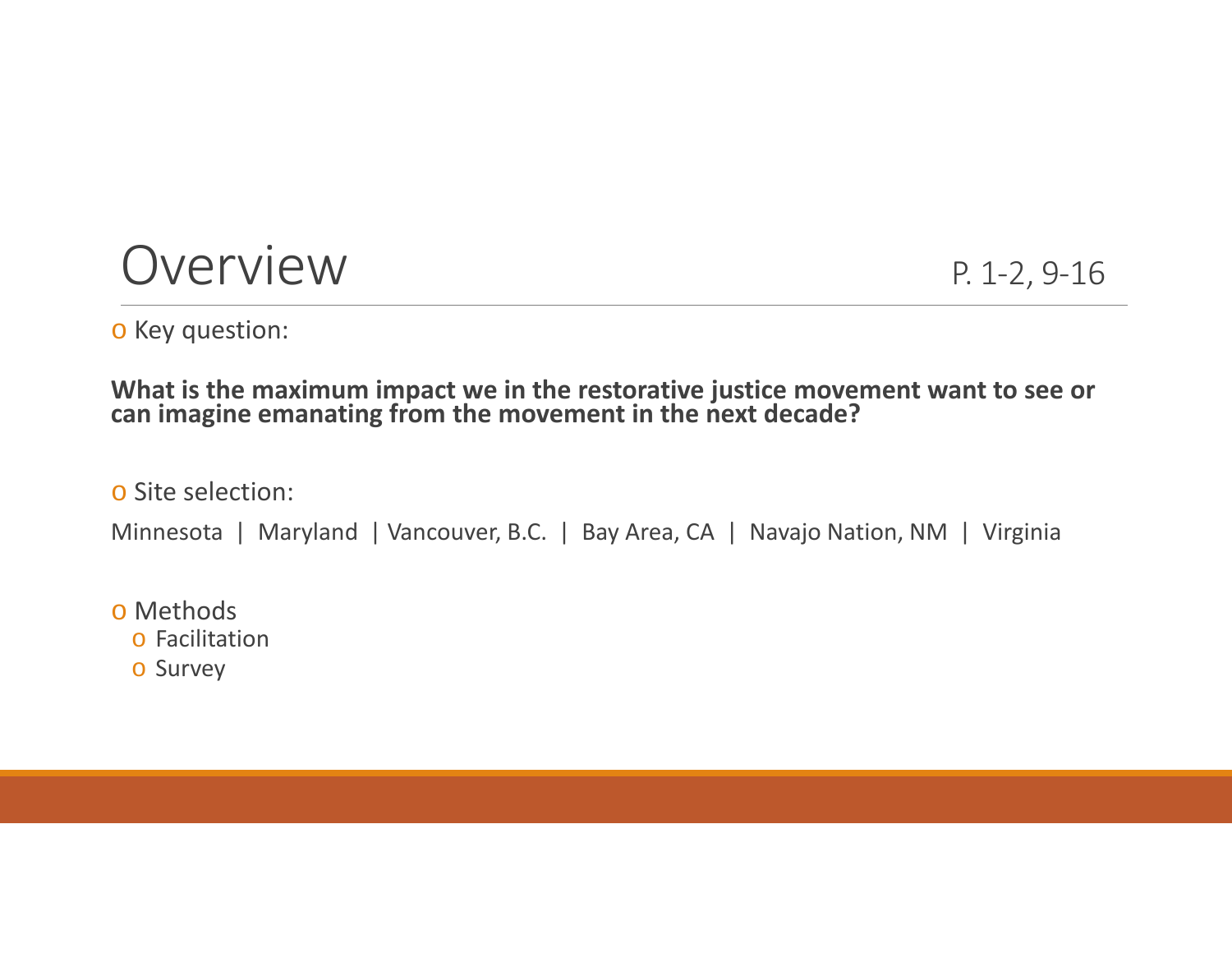### Trends

General consensus:

- Restorative justice (RJ) is vibrant and growing.
- More coordination and connection is needed among RJ practitioners and nonprofits to enable RJ to be most impactful and most true to its values.
- There are two roots to RJ: the indigenous and the Western.
- Westerners in RJ have much to learn from the indigenous who do not see "restorative justice" (a Western term) as separate from their holistic lifeways. Indigenous practitioners share a focus on community and healing and an antipathy to top-down enforcement of "best practices" or other outside interference.
- It is vitally important to uphold the quality of RJ work, and fully embody its values.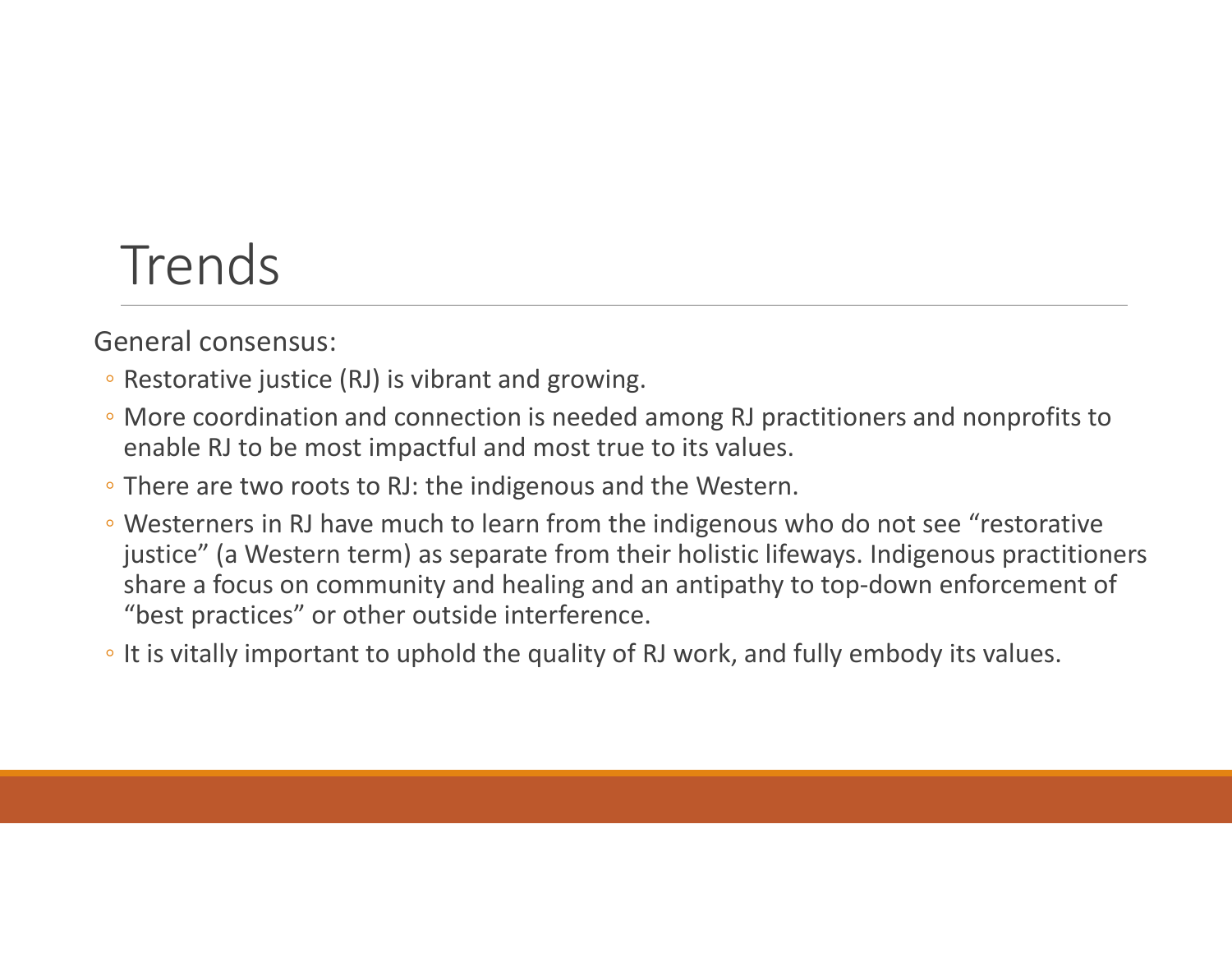### Trends

Tensions:

- The term "Restorative Justice" is used by initiatives with very differing stances towards existing institutions and culture: from providing a social service within the criminal legal system, to building a separate system, to being a social justice movement, to embodying a holistic way of life.
- Some RJ practitioners want RJ certifications and best practices to uphold quality, while most at the listening sessions saw these as a threat to community involvement and local wisdom.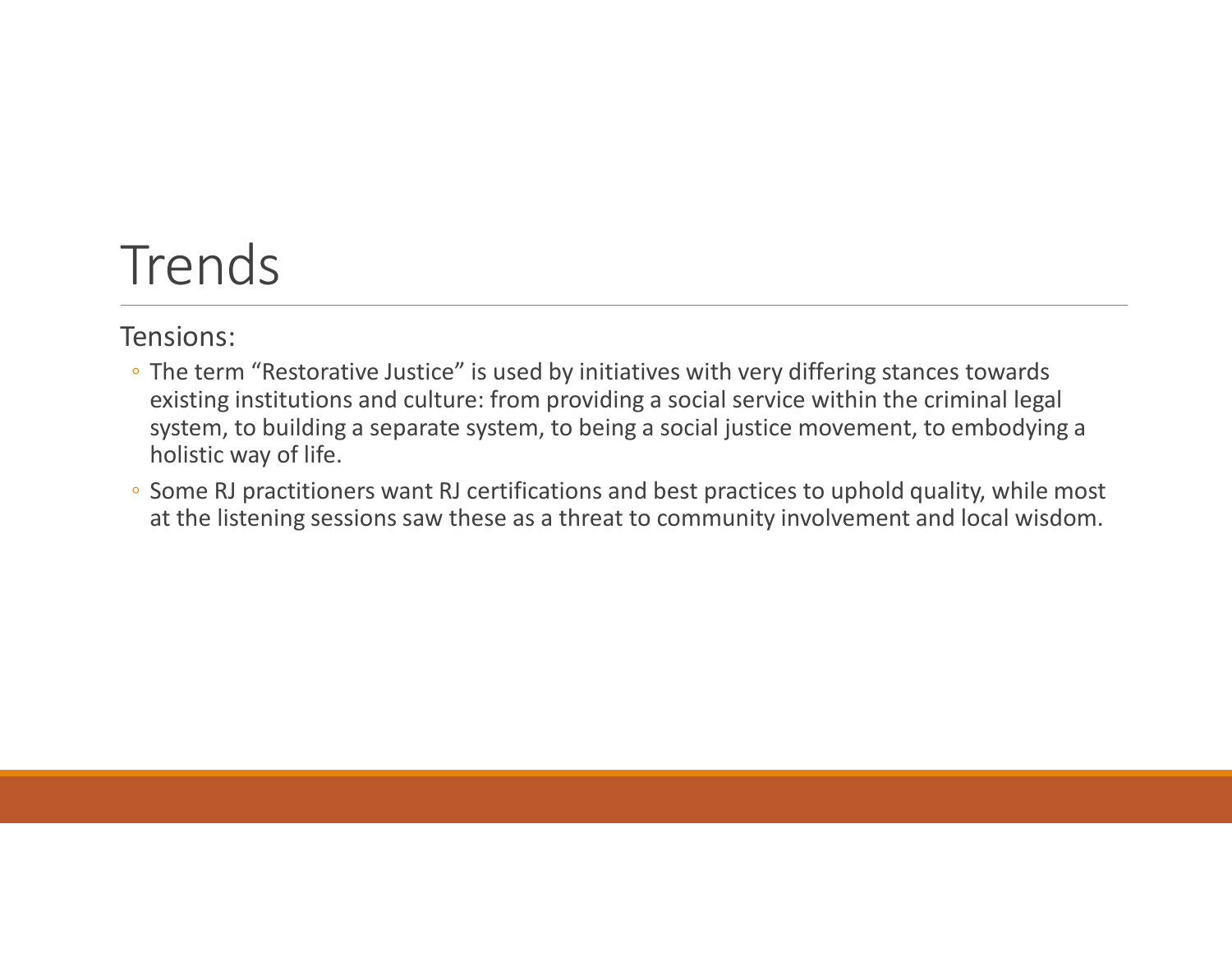#### Trends

#### **Strategies**

- Teach and practice RJ values using a bottom-up "Pillars of Wisdom" frame rather than a prescriptive "Best Practices" frame.
- Offer many more trainings, especially subsidized ones, and make trainings visible.
- Center indigenous wisdom, roots and current practices.
- Infuse the field with anti-racism and anti-oppression training and with personal work and circles on racism especially for white practitioners.
- Coordinate efforts without replicating top-down national structures. This requires creativity. Support regional RJ hubs, decentralized national networks and a restorative justice fund to bolster localized community-based RJ organizations.
- Consider and discuss the meaning of cooptation by systems, institutions and hierarchical structures and how to counter its dangers.
- Whatever is built, center it on values, relationships, and equity.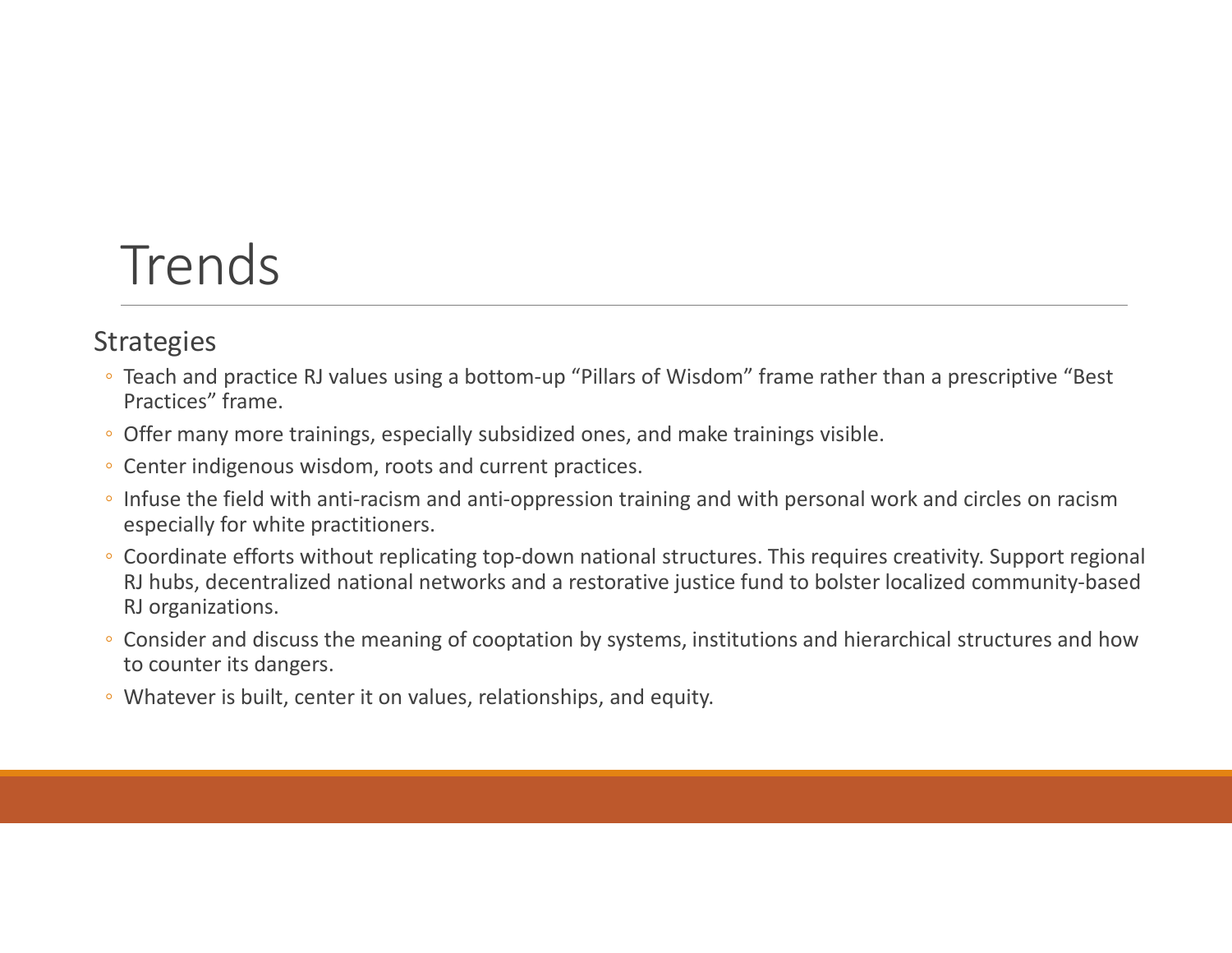#### Recommendations P.5-8

- 1. Support Indigenous peacemaking and restorative justice practices, as determined by indigenous communities in their own context.
- 2. Support movement building:
	- 1.Create decentralized structures such as national networks and regional coalitions or hubs.
	- 2. Develop a restorative justice fund that supports mid-size regional and local community-based restorative justice organizations.
- 3. Support the full integration of social justice values – anti-oppression and specifically anti-racism – into the restorative justice movement.
- 4.Support quality trainings and maintain the integrity of practices in restorative justice.
- 5. Support sustainable funding and resource allocations that maximize impact and involve longterm program/project design, implementation monitoring, and evaluation plans (5-10years).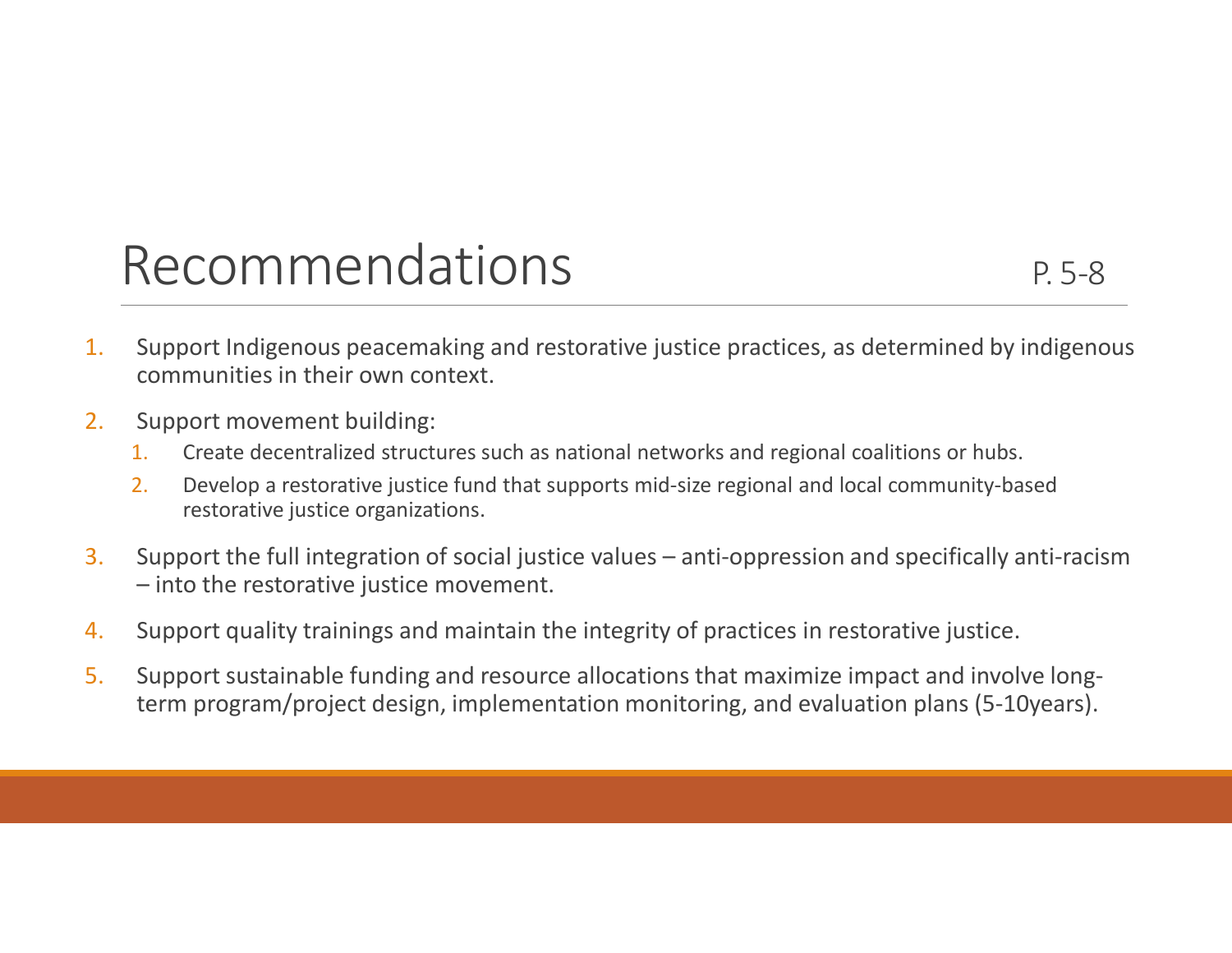# History & Language P. 9-12, 17-21, 34-35

o Two (or more) roots of restorative justice

<mark>o Overview of western history</mark>

o Language